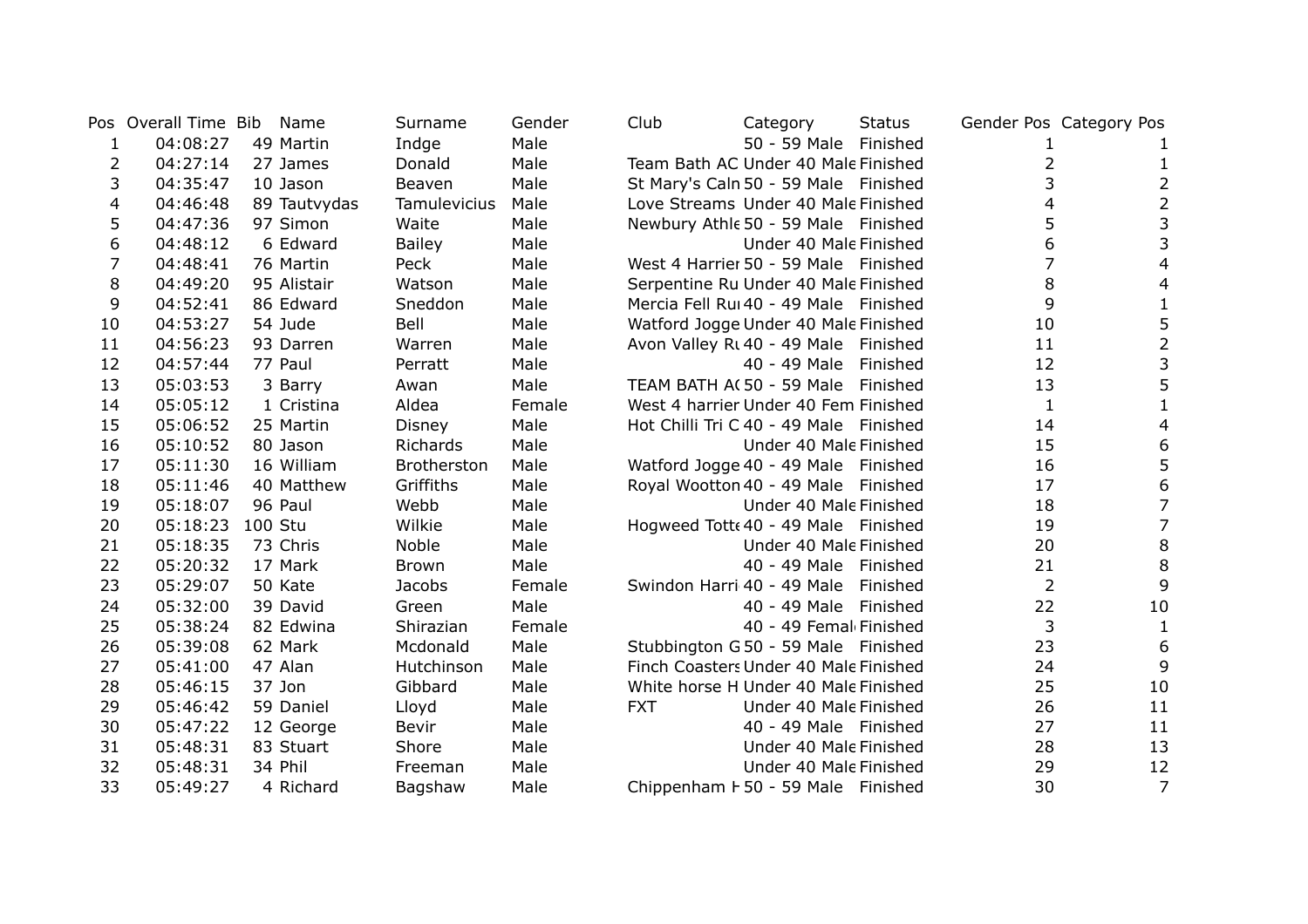| 34 | 05:49:46 | 45 Barry       | Hood          | Male   | <b>FXT</b><br>40 - 49 Male<br>Finished   | 31             | 12             |
|----|----------|----------------|---------------|--------|------------------------------------------|----------------|----------------|
| 35 | 05:52:40 | 21 Guy         | <b>Collis</b> | Male   | 40 - 49 Male<br>Finished                 | 32             | 13             |
| 36 | 05:53:45 | 58 Adam        | Lincoln       | Male   | 40 - 49 Male<br>Finished                 | 33             | 14             |
| 37 | 05:54:06 | 30 Wayne       | Farrugia      | Male   | Reading Road Under 40 Male Finished      | 34             | 14             |
| 38 | 05:54:39 | 71 Mark        | Naylor        | Male   | Wroughton WI 40 - 49 Male Finished       | 35             | 15             |
| 39 | 05:57:33 | 67 Edward      | Morris        | Male   | CIRENCESTER 50 - 59 Male<br>Finished     | 36             | 8              |
| 40 | 05:58:22 | 101 Joseph     | Williams      | Male   | Devizes Runni 40 - 49 Male<br>Finished   | 37             | 16             |
| 41 | 05:58:23 | 60 Samantha    | Lloyd         | Female | Weald Tri Club 50 - 59 Femal Finished    | 4              | $\mathbf{1}$   |
| 42 | 06:01:49 | 38 Peter       | Gilder        | Male   | SWINDON STF 50 - 59 Male Finished        | 38             | 9              |
| 43 | 06:02:58 | 22 Jenny       | Connolly      | Female | Swindon strid 40 - 49 Femal Finished     | 5              | $\overline{2}$ |
| 44 | 06:02:59 | 64 Peter       | Mcmanners     | Male   | UK Trail runne 60+ Male<br>Finished      | 39             | $\mathbf{1}$   |
| 45 | 06:03:15 | 26 Helen       | Donald        | Female | Team Bath AC Under 40 Fem Finished       | 6              | $\overline{2}$ |
| 46 | 06:04:27 | 24 Natalie     | Cusack        | Female | Teignbridge Tr Under 40 Fem Finished     | $\overline{7}$ | $\mathbf{3}$   |
| 47 | 06:04:27 | 46 Joseph      | Hornsby       | Male   | Teignbridge Tr Under 40 Male Finished    | 40             | 15             |
| 48 | 06:06:09 | 70 James       | Murphy        | Male   | 50 - 59 Male Finished                    | 41             | 10             |
| 49 | 06:09:13 | 44 Charles     | Henderson     | Male   | Watford Jogge 40 - 49 Male Finished      | 42             | 17             |
| 50 | 06:09:13 | 69 Patrick     | Mullan        | Male   | <b>FXT</b><br>40 - 49 Male<br>Finished   | 43             | 18             |
| 51 | 06:12:19 | 72 Kevin       | Nicholson     | Male   | Basingstoke a 50 - 59 Male<br>Finished   | 44             | 11             |
| 52 | 06:12:30 | 91 Hannah      | Tollinton     | Female | Under 40 Fem Finished                    | 8              | $\overline{4}$ |
| 53 | 06:16:45 | 79 David       | Richards      | Male   | 50 - 59 Male Finished                    | 45             | 12             |
| 54 | 06:17:04 | 19 Candela     | Carle         | Female | 50 - 59 Femal Finished                   | 9              | $\overline{2}$ |
| 55 | 06:22:17 | 75 Chris       | Peach         | Male   | Daventry Roac 50 - 59 Male Finished      | 46             | 13             |
| 56 | 06:26:29 | 90 Alex        | Thompson      | Male   | 40 - 49 Male<br>Finished                 | 47             | 19             |
| 57 | 06:34:19 | 81 John        | Rostron       | Male   | Run Free Fell I 40 - 49 Male<br>Finished | 48             | 20             |
| 58 | 06:47:08 | 94 William     | Watson        | Male   | Stonehaven RIOver 60 Male Finished       | 49             | $\mathbf{1}$   |
| 59 | 06:50:32 | 52 Matthew     | Jones         | Male   | Almost Athlete 50 - 59 Male<br>Finished  | 50             | 15             |
| 60 | 06:50:32 | 28 Jason       | Edwards       | Male   | 40 - 49 Male<br>Finished                 | 51             | 21             |
| 61 | 06:50:32 | 48 David       | Hutton        | Male   | 50 - 59 Male<br>Finished                 | 52             | 14             |
| 62 | 06:55:34 | 7 Melanie      | <b>Bailey</b> | Female | 50 - 59 Femal Finished<br>Pronkers       | 10             | 3              |
| 63 | 06:56:05 | 8 Calvin       | <b>Bailey</b> | Male   | 40 - 49 Male<br>Finished                 | 53             | 22             |
| 64 | 06:57:08 | 55 Samuel      | Kilpatrick    | Male   | road runners (60+ Male<br>Finished       | 54             | $\overline{2}$ |
| 65 | 07:10:49 | 9 Andrew       | Ball          | Male   | 50 - 59 Male<br>Finished                 | 55             | 16             |
| 66 | 07:23:39 | 85 Christopher | Smith         | Male   | Pewsey vale rt 50 - 59 Male<br>Finished  | 56             | 17             |
| 67 | 07:23:41 | 36 Peter       | Garrett       | Male   | Beverley AC 40 - 49 Male<br>Finished     | 57             | 23             |
|    |          |                |               |        |                                          |                |                |